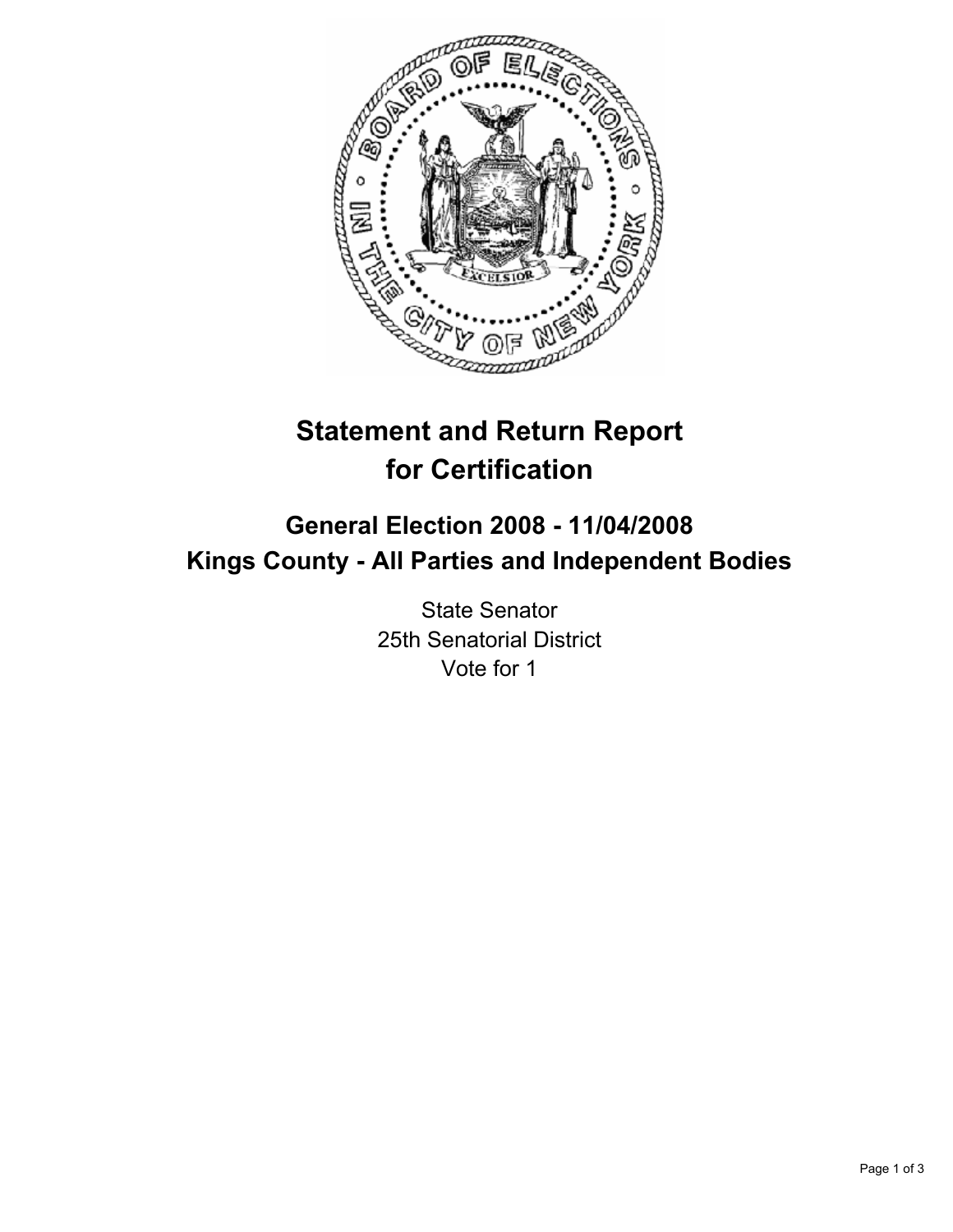

### **Assembly District 50**

| PUBLIC COUNTER                       | 10,197 |
|--------------------------------------|--------|
| <b>EMERGENCY</b>                     | 39     |
| ABSENTEE/MILITARY                    | 223    |
| <b>AFFIDAVIT</b>                     | 386    |
| <b>Total Ballots</b>                 | 10,910 |
| DANIEL L SQUADRON (DEMOCRATIC)       | 6,630  |
| JOHN G CHROMCZAK (REPUBLICAN)        | 1,039  |
| DANIEL L SQUADRON (WORKING FAMILIES) | 460    |
| <b>Total Votes</b>                   | 8,129  |
| Unrecorded                           | 2.781  |

### **Assembly District 51**

| PUBLIC COUNTER                       | 167 |
|--------------------------------------|-----|
| <b>EMERGENCY</b>                     | U   |
| ABSENTEE/MILITARY                    | 5   |
| <b>AFFIDAVIT</b>                     | 8   |
| <b>Total Ballots</b>                 | 182 |
| DANIEL L SQUADRON (DEMOCRATIC)       | 122 |
| JOHN G CHROMCZAK (REPUBLICAN)        | 12  |
| DANIEL L SQUADRON (WORKING FAMILIES) | 9   |
| <b>Total Votes</b>                   | 143 |
| Unrecorded                           | 39  |

#### **Assembly District 52**

| PUBLIC COUNTER                       | 28,336 |
|--------------------------------------|--------|
| <b>EMERGENCY</b>                     | 544    |
| ABSENTEE/MILITARY                    | 1,644  |
| AFFIDAVIT                            | 967    |
| <b>Total Ballots</b>                 | 32,101 |
| DANIEL L SQUADRON (DEMOCRATIC)       | 21,169 |
| JOHN G CHROMCZAK (REPUBLICAN)        | 2,730  |
| DANIEL L SQUADRON (WORKING FAMILIES) | 2,244  |
| MARTIN CONNOR (WRITE-IN)             |        |
| <b>Total Votes</b>                   | 26,144 |
| Unrecorded                           | 5.957  |

#### **Assembly District 57**

| <b>PUBLIC COUNTER</b>                |    |
|--------------------------------------|----|
|                                      |    |
| <b>EMERGENCY</b>                     |    |
| ABSENTEE/MILITARY                    |    |
| AFFIDAVIT                            |    |
| <b>Total Ballots</b>                 | 10 |
| DANIEL L SQUADRON (DEMOCRATIC)       |    |
| JOHN G CHROMCZAK (REPUBLICAN)        |    |
| DANIEL L SQUADRON (WORKING FAMILIES) |    |
| <b>Total Votes</b>                   |    |
| Unrecorded                           |    |